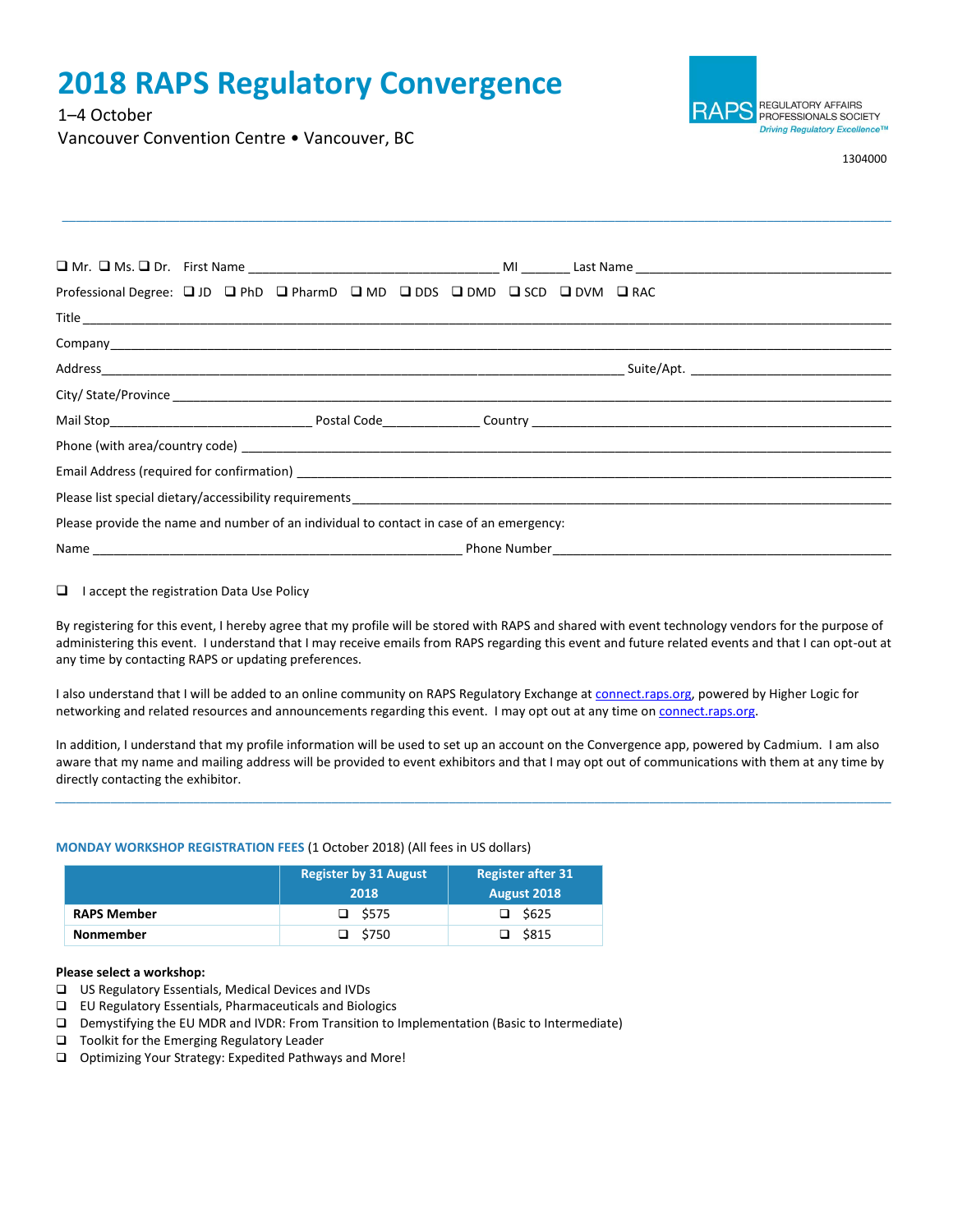# **TUESDAY WORKSHOP REGISTRATION FEES** (2 October 2018) (All fees in US dollars)

|                    | <b>Register by 31 August</b> | <b>Register after 31</b> |
|--------------------|------------------------------|--------------------------|
|                    | 2018                         | August 2018              |
| <b>RAPS Member</b> | $\square$ \$575              | $\Box$ \$625             |
| <b>Nonmember</b>   | $\square$ \$750              | $\square$ \$815          |

## **Please select a workshop:**

- ❑ US Regulatory Essentials, Pharmaceuticals and Biologics
- ❑ Demystifying the EU MDR and IVDR: From Transition to Implementation (Intermediate to Advanced)
- ❑ Toolkit for the Emerging Regulatory Leader **SOLD OUT**
- ❑ Regulatory Intelligence as a Strategic Imperative

## **MONDAY AND TUESDAY WORKSHOP REGISTRATION FEES** (1–2 October 2018) (All fees in US dollars)

|                    | <b>Register by 31 August</b> | <b>Register after 31</b> |  |
|--------------------|------------------------------|--------------------------|--|
|                    | 2018                         | August 2018              |  |
| <b>RAPS Member</b> | $\Box$ \$1,150               | $\square$ \$1.250        |  |
| <b>Nonmember</b>   | $\Box$ \$1,500               | $\square$ \$1,630        |  |

#### **Please select a workshop:**

- ❑ Regulatory Strategy for the Biologics Regulatory Professional
- ❑ Developing Your Global Medical Device Regulatory Strategy

# **ADVANCED LEADERSHIP WORKSHOP REGISTRATION FEES** (1–2 October 2018) (All fees in US dollars)

|                    | <b>Register by 31 August</b> | <b>Register after 31</b> |
|--------------------|------------------------------|--------------------------|
|                    | 2018                         | <b>August 2018</b>       |
| <b>RAPS Member</b> | $\square$ \$2,945            | $\square$ \$2.995        |
| <b>Nonmember</b>   | $\square$ \$3,830            | $\square$ \$3,895        |

# **CONFERENCE REGISTRATION FEES** (2–4 October 2018) (All fees in US dollars; does not include workshop registration)

|                               | <b>Register by 31 August</b> | <b>Register after 31</b> |
|-------------------------------|------------------------------|--------------------------|
|                               | 2018                         | August 2018              |
| <b>RAPS Member</b>            | $\square$ \$1,695            | $\Box$ \$1,850           |
| <b>Enterprise Member</b>      | $\square$ \$1,525            | $\Box$ \$1,665           |
| <b>Emerging Market Member</b> | \$980                        | $\Box$ \$1,135           |
| <b>Student Member</b>         | \$720<br>□                   | \$825<br>◻               |
| Gov't/Nonprofit               | $\Box$ \$1,080               | $\square$ \$1,235        |
| <b>Nonmember</b>              | $\square$ \$2,205            | $\Box$ \$2,405           |

**ONE DAY REGISTRATION FEES** (3 October or 4 October 2018) (All fees in US dollars; does not include workshop registration; Tuesday evening opening reception included with any single day purchase)

|                                | <b>Register by 31 August</b> | <b>Register after 31 August</b> |  |
|--------------------------------|------------------------------|---------------------------------|--|
|                                | 2018                         | 2018                            |  |
| <b>RAPS Member (Wednesday)</b> | $\square$ \$850              | $\square$ \$930                 |  |
| <b>RAPS Member (Thursday)</b>  | $\square$ \$850              | $\square$ \$930                 |  |
| Nonmember (Wednesday)          | $\square$ \$1105             | $\square$ \$1205                |  |
| Nonmember (Thursday)           | $\square$ \$1105             | □ \$1205                        |  |